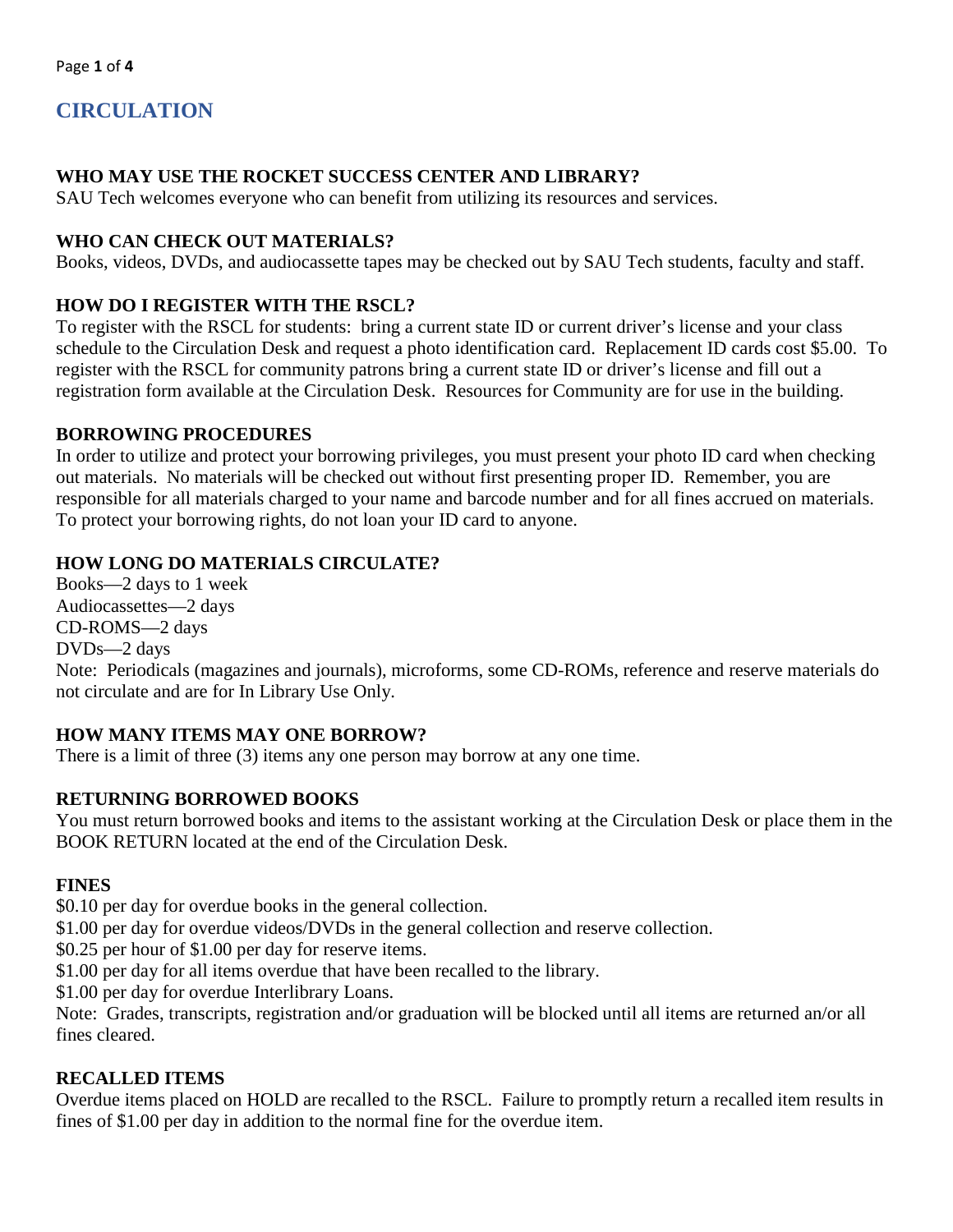#### Page **2** of **4**

#### **SEARCHES**

A formal search can be conducted for any item/book designated as checked in that cannot be located. Please request help in locating mis-shelved books at the Circulation Desk.

#### **COMPUTER PRINTOUTS**

Computer generated printouts in the RSCL are allowed to currently enrolled students and faculty/staff. The printouts are \$0.10 each for black and white and \$.25 for Color.

#### **RESPECT**

In any shared environment it is appropriate that all of us respect the needs and preferences of others. The needs of all are served best when students engaged in reading and studying can do so without distractions.

#### **CHILDREN IN THE RSCL**

In respect for all of the library users, we request that children not be brought to the library.

#### **REFRESHMENTS AND TOBACCO USE**

Sau Tech buildings are smoke and tobacco free. Food and/or drink is not permitted in the library. On special occasions (those sponsored by the college), food and/or drink may be served but allowed only in the lobby area of the building.

## **INTERLIBRARY LOAN PROGRAM**

#### **WHAT MUST I DO BEFORE REQUESTING AN INTERLIBRARY LOAN?**

- You must verify that the SAU Tech RSCL does not own the item.
	- o Check the online catalog for books.
	- o You must verify that the citation/source information is complete and accurate.

#### **WHAT IS A "COMPLETE CITATION"?**

You must include for a periodical (journal or magazine) article:

- o Author of article (full name)
- o Title of article (complete title)
- o Title of periodical (complete title no abbreviations)
- o Volume number of the periodical
- o Issue number (where applicable)
- o Date of publication (include month, day and year if givien)
- o Page number(s) of article

For a complete book citation, you must include:

- o Author
- o Title
- o Publisher
- o Publishing date

#### **HOW TO ORDER?**

Interlibrary Loan requests should be submitted at the Circulation Desk. To avoid delays, be sure to complete the forms fully and accurately. Please print and do not abbreviate work. Fill out one form for each separate item you need.

### **HOW MUCH DOES IT COST?**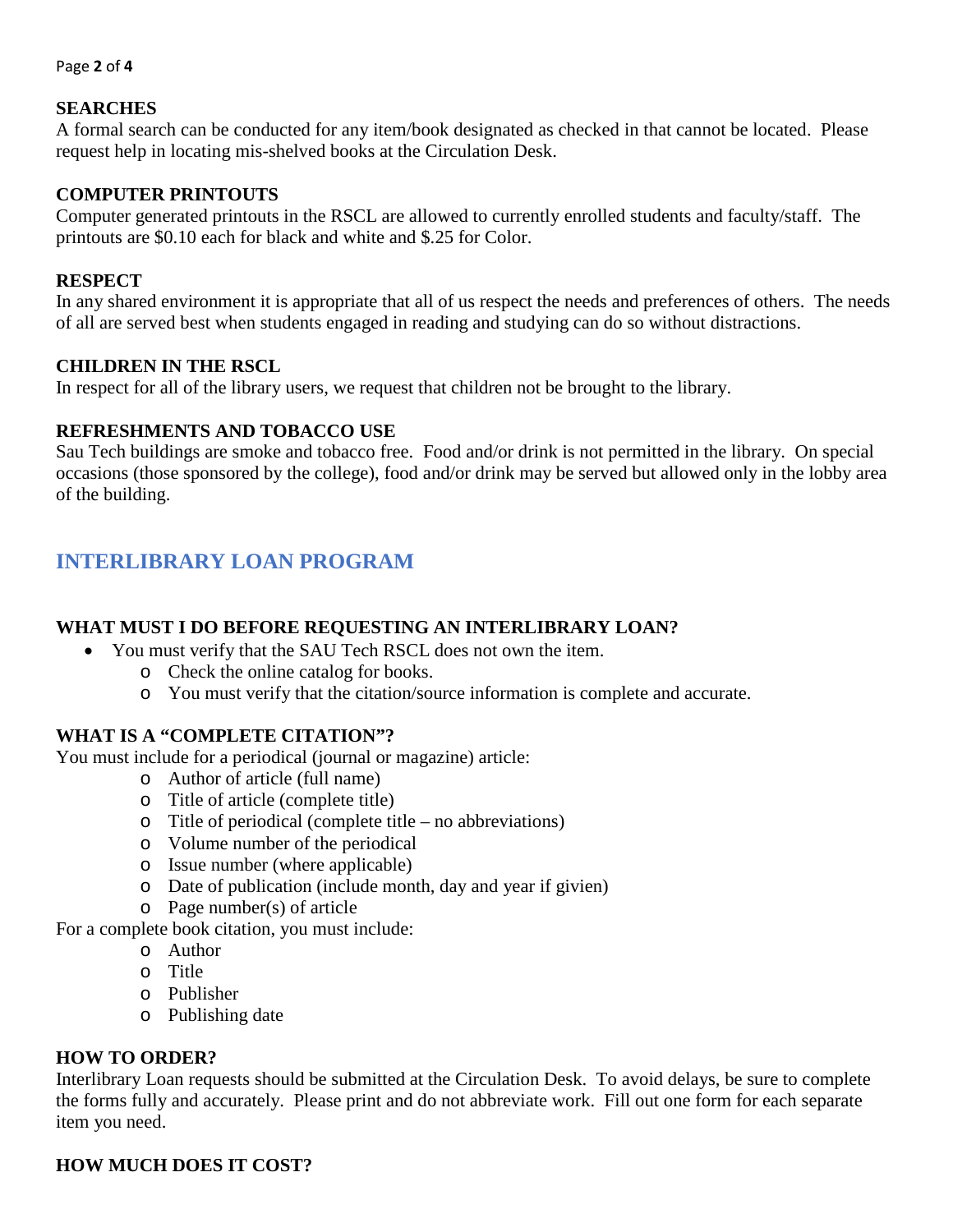#### Page **3** of **4**

SAU Tech RSCL does not charge students, faculty, or staff for interlibrary loans. If the lending library should impose any fees, those costs are passed on to the individual that initiated the request. Photocopies and books from lending libraries in Arkansas often are provided free of charge. Out-of-state libraries may charge postage or other fees such as the lending library's typical photocopying costs.

Any lending charges will be passed to the patron requesting the materials. Please state the expense limit you are willing to bear when requesting items through the ILL service. If your order cannot be filled for the amount you list on the form, you will be notified and given the option of increasing the amount or canceling your order. You are responsible for all Interlibrary Loan charges, even if the material arrives after the date by which it is needed. Any charges must be paid when your requested items are picked up.

### **HOW LONG DOES IT TAKE TO RECEIVE MATERIALS?**

It can take as long as two weeks to receive materials. Plan ahead when conducting research to ensure you have time to receive and review requested materials.

### **OVERDUE INTERLIBRARY LOANS**

Overdue interlibrary loans are assessed at \$1.00 per day.

### **COPYRIGHT**

To comply with the copyright law (PL 940553), some restrictions must be placed on photocopy request through ILL. Each library may request only up to five copies per year from a periodical published within the last five years. If this limit is exceeded, users may have to pay a royalty fee of \$15.00 to \$20.00 per article in order to obtain a copy from a commercial source.

## **RESERVE COLLECTION**

### **WHAT IS THE RESERVE COLLECTION?**

The purpose of the Reserve Collection is to provide access to materials that are in high demand. Some instructors place copies of books and other items from their reading lists in the reserve collection to ensure that each student in a class has an opportunity to complete assigned readings.

### **WHAT TYPES OF MATERIALS ARE ON RESERVE?**

In addition to the collection of books and other items placed on reserve each semester by instructors, the Reserve Collection also houses CD-ROM titles, The *Opposing Viewpoints, At Issues,* and *Current Controversies* series. Reserve items are designated by a locator symbol of RES before the call number. Most instructors will notify the class that an item is on reserve.

### **WHERE IS THE RESERVE COLLECTION?**

The RSCL Reserve Collection is located on the shelved in the East Wing, Reserve Section.

### **HOW WILL I KNOW IF AN ITEM IS ON RESERVE?**

Reserved items in the online catalog are designated by a locator symbol of RES before the call number. Also, most instructors will notify the class that an item is on reserve.

### **HOW DO I CHECK OUT RESERVE ITEMS?**

You must present a valid identification card each time you borrow items from the Reserve Collection. You are responsible for materials charged to your name and barcode number and for any fines accrued on materials. Do not lend your student identification card to others.